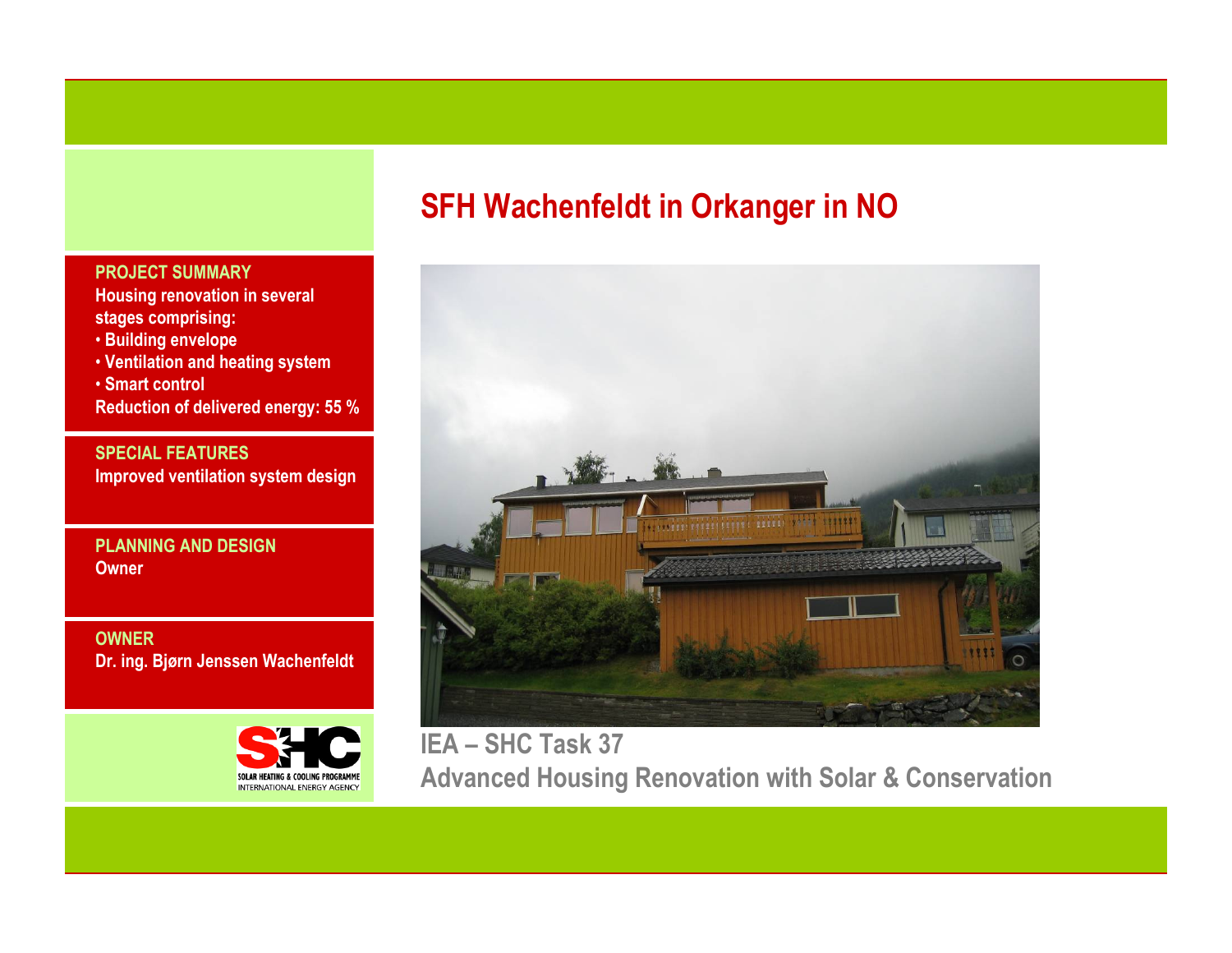## Living room, first floor, before renovation



Living room, first floor, after renovation

## **BACKGROUND**

Typical two-storey house in the neighbourhood, constructed in 1981-1982 with approx. 100/150 mm mineral wool in walls/roof, electric radiators, electric floor heating and wood stove. High energy consumption andpoor comfort called for a relatively comprehensive renovation. The desires were:

1. A new office and a complete renovation of the laundry room, living room and kitchen to modern standards.

2. Improved energy performance

3. Improved indoor air quality and thermal comfort.

## SUMMARY OF THE RENOVATION

- New roofing installed
- Balanced ventilation system with highly efficient heat recovery installed
- All windows replaced with triple glazed windows close to passive house standard (U value~0.8-1.0)
- 200 mm mineral wool added in the attic
- 50 mm insulation added on the inside of the west facade and bath/laundry room walls in the 1. floor
- 100/150 mm insulation added in new office
- High focus on improving air tightness
- New, highly efficient wood stove and heat pump installed, and all electric radiators removed
- Installation of smart control system (not carried out yet)

## Plan view of first floor, before renovation





Plan view of first floor, after renovation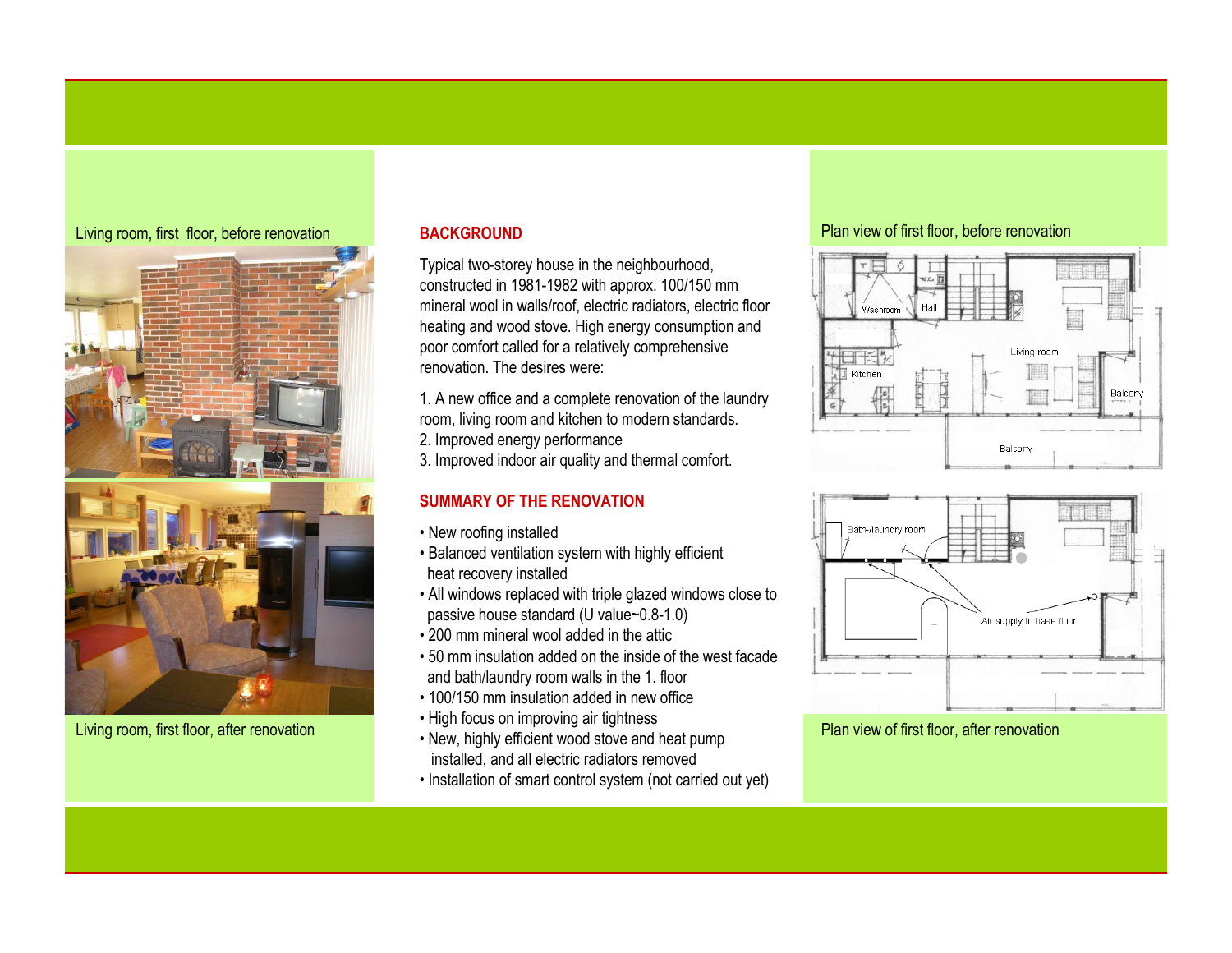

Living room after renovation. The transparent ventilation duct to the right provides fresh air to the office and one of the bedrooms in the base floor. A 5W LED lamp is installed within.

# CONSTRUCTION (Before renovation, assumed)

| <b>Floor construction</b>  | U-value: $0.7$ W/( $m^2$ ·K) |
|----------------------------|------------------------------|
| Gravel                     | 100 mm                       |
| Expanded polystyrene (EPS) | 50 mm                        |
| Reinforced concrete        | 70 mm                        |
| Linoleum                   | 3 mm                         |
| Total                      | 223 mm                       |

| <b>Wall construction</b><br>(interior to exterior) | U-value: $0.34 W/(m^2 K)$ |
|----------------------------------------------------|---------------------------|
| Wooden panels/pressed wallboards                   | $15 \text{ mm}$           |
| Vapour barrier                                     | 1 $mm$                    |
| Mineral wool                                       | 100 mm                    |
| Wind barrier                                       | $1 \text{ mm}$            |
| Air                                                | $20 \text{ mm}$           |
| Wood panelling                                     | 22 mm                     |
| Total                                              | $159 \text{ mm}$          |

| Attic floor (roof)    | U-value: $0.34 W/(m^2 K)$ |
|-----------------------|---------------------------|
| (top down)            |                           |
| Ventilated attic      |                           |
| Mineral wool          | 100-150 mm                |
| Vapour barrier        | 1 $mm$                    |
| Air                   | $20 \text{ mm}$           |
| Wooden ceiling plates | $12 \text{ mm}$           |
| Total                 | 133-183 mm                |



Tightening of the vapour barrier towards the attic